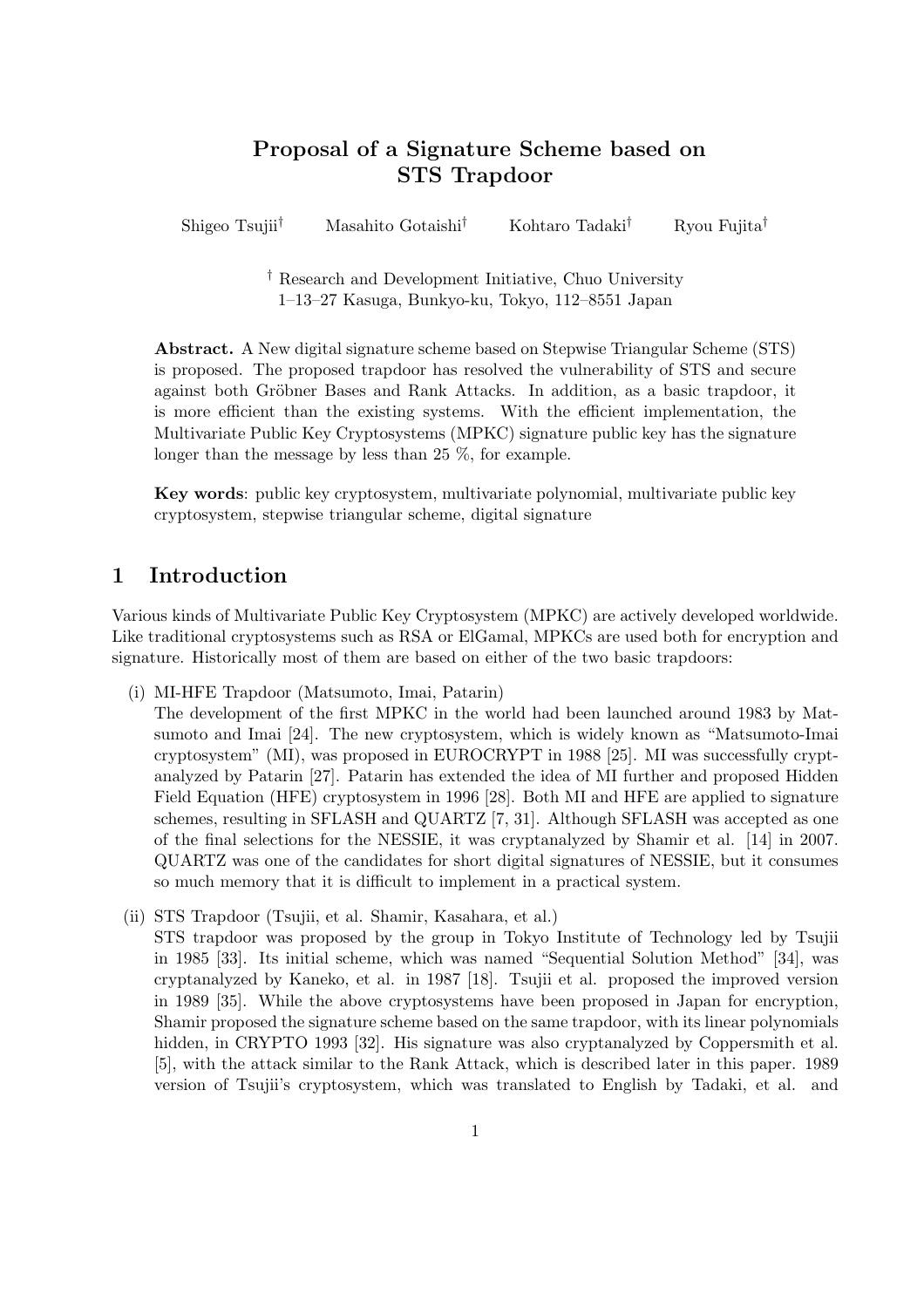| <b>Basic Scheme</b> | Encryption                      | Signature                              |
|---------------------|---------------------------------|----------------------------------------|
| MI-                 | MI Scheme A or $C^*$ [25]       | SFLASH <sup>[7]</sup>                  |
| <b>HFE</b>          | Hidden Field Equation [28]      | QUARTZ <sup>[31]</sup>                 |
|                     | $\ell$ -IC [11]                 | $\overline{\ell\text{-IC}^-}$ [11]     |
|                     | Square $[4]$                    | $\overline{\text{Square-Vinegar}}$ [1] |
| <b>STS</b>          | Sequential Solution Method [34] | <b>Birational</b>                      |
| [17, 42]            |                                 | Permutation [32, 19]                   |
|                     | <b>TTM</b> [26]                 | TTS [3, 43]                            |
|                     | $RSE$ [20], RSSE [21]           | Our Proposal                           |
|                     | Tractable Rational Map [39],    | <b>TRMS</b> [40]                       |
|                     | <b>MFE</b> [41]                 |                                        |
| <b>UOV</b>          |                                 | Unbalanced                             |
|                     | None                            | Oil and Vinegar [23],                  |
|                     |                                 | Rainbow [10]                           |

Table 1: Taxonomy of MPKC

published on the Cryptology ePrint Archive [36] in 2004, was cryptanalyzed by Ding et al. in PQCrypto 2008 [12].

Afterwards Kasahara et al. actively published various schemes including RSE, generalizing the concept of Sequential Solution Method [20, 21]. Moh et al. proposed their scheme utilizing the Sequential Solution Method [26, 39, 41]. When Wolf, et al. attacked Kasahara's scheme with Rank Attack, they specified the family of the cryptosystems which Kasahara's group proposed as "Stepwise Triangular System" (STS) [42]. Here the family of MPKCs based on the trapdoor of Sequential Solution Method is called "STS scheme" in this paper.

Although both MI-HFE and STS have been studied for long time, it would safely be said that the application of STS to signatures is not so thoroughly discussed yet [3, 43, 40, 19] compared with the MI-HFE. On the other hand, one of the MPKCs exclusively for signature is UOV (Unbalanced Oil and Vinegar) scheme, which was proposed in 1999 and also well-known worldwide [29, 23]. The current situation is illustrated in the Table 1. We propose a new signature scheme based on STS. Random variables are included in each step according to the number of variables. All of the resulting polynomials have the same number of variables and therefore every public key polynomial has the same rank, regardless of the step (refer to Figure 4 and formula (1)). The resulting system would become secure against both Gröbner bases and Rank attack. We have presented the idea of applying the concept to encryption system [38][37]. Here we propose a signature scheme. As explained in the subsequent sections, the signature scheme which we propose here has the structure entirely different from STS, although it is based on STS scheme. Our scheme would be specified as another basic trapdoor for signatures.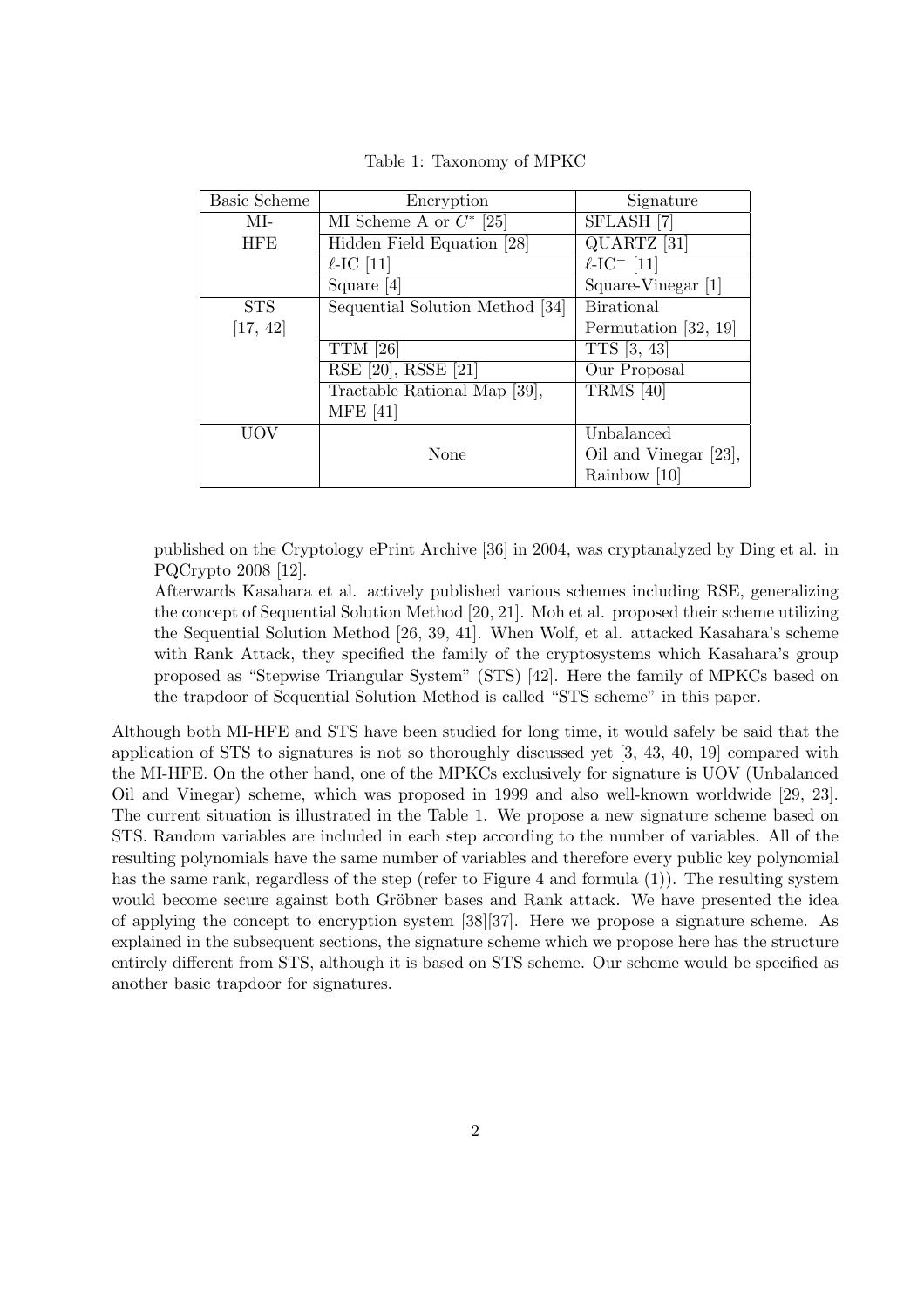## **2 Preliminaries**

#### **2.1 General Design of MPKC**

In general, MPKCs are structured as shown in Figure 1 and Figure 2.

Figure 1 shows the case of encryption, Figure 2 the signature. The plaintext variable vector is  $E(\mathbf{x}) = T(G(S(\mathbf{x})))$ : Public Key

S: Secret Key  
\n
$$
x \in \mathbf{F}_q^n
$$
  $\xrightarrow{z = S(x)}$   $G: \text{Secret Key}$   $T: \text{Secret Key}$   
\n $x \in \mathbf{F}_q^n$   $\xrightarrow{z = S(x)}$   $z \in \mathbf{F}_q^n$   $\xrightarrow{w = G(z)}$   $w \in \mathbf{F}_q^m$   $\xrightarrow{y = T(w)}$   $y \in \mathbf{F}_q^m$   
\nPlaintext  
\nCiphertext

Figure 1: Multivariate Public Key Cryptosystem (Encryption Scheme)  $E(\mathbf{x}) = T(G(S(\mathbf{x})))$ : Public Key

S: Secret Key  
\n
$$
x \in \mathbf{F}_q^n
$$
  $\xrightarrow{z = S(x)}$   $G: \text{Secret Key}$   $T: \text{Secret Key}$   
\n $x \in \mathbf{F}_q^n$   $\xrightarrow{z = S(x)}$   $z \in \mathbf{F}_q^n$   $\xrightarrow{w = G(z)}$   $w \in \mathbf{F}_q^m$   $\xrightarrow{y = T(w)}$   $y \in \mathbf{F}_q^m$   
\nSignature  
\nMessage

Figure 2: Multivariate Public Key Cryptosystem (Signature Scheme)

transformed to intermediate variable vector by the initial affine transformation *S* in the encryption scheme. On the other hand, in signature schemes, it is the message variable vector that is transformed. Subsequently, the central map part transforms the intermediate vector with the system of polynomials (usually quadratic) which has some trapdoor structure. Finally, intermediate polynomial vector is transformed by the affine transformation *T* to form the polynomial vector. The resulting polynomial vector is the public key.

#### **2.2 Summary of STS Scheme and its Security**

Sequential Solution Method [34] is a cryptosystem for encryption. The equation system obtained by inverting the affine transformation is shown in Figure 3, where the last polynomial is univariate. And the number of variables increases as the sequential number of the polynomial decreases. When the *i* variables up to  $v_i$  are obtained by solving the *n*-th to  $(n-i+1)$ -th equation, the  $(n-i)$ th equation becomes univariate by substituting the variables up to  $v_i$  with solution. The system is thus solved by solving the sequence of univariate equations one by one, as shown in Figure 3. Random Singular Simultaneous Equation (R(S)SE) cryptosystem [20][21] proposed by Kasahara et al. is a system where the equation is solved by solving each *r*-variate *determined* equation system, instead of the univariate equation. Kasahara et al. published various encryption system for the case of  $r = 4$  and  $r = 5$ . In the case of  $r = 4$ , the legitimate receiver solves the 4-variate *determined* random equation in the *L*-th step.  $(L-1)$ -th step has 4 polynomials with 8 variables. Among them, 4 variables are obtained by solving the 4-variate *determined* system of equation in the *L*-th step. In this way, the overall system is solved by solving the subsystems of equation step by step. It should be noted that both RSSE, one of the variants of STS scheme, and MI are bijections, while the majority of MPKCs are not.

The STS Scheme has 2 vulnerabilities: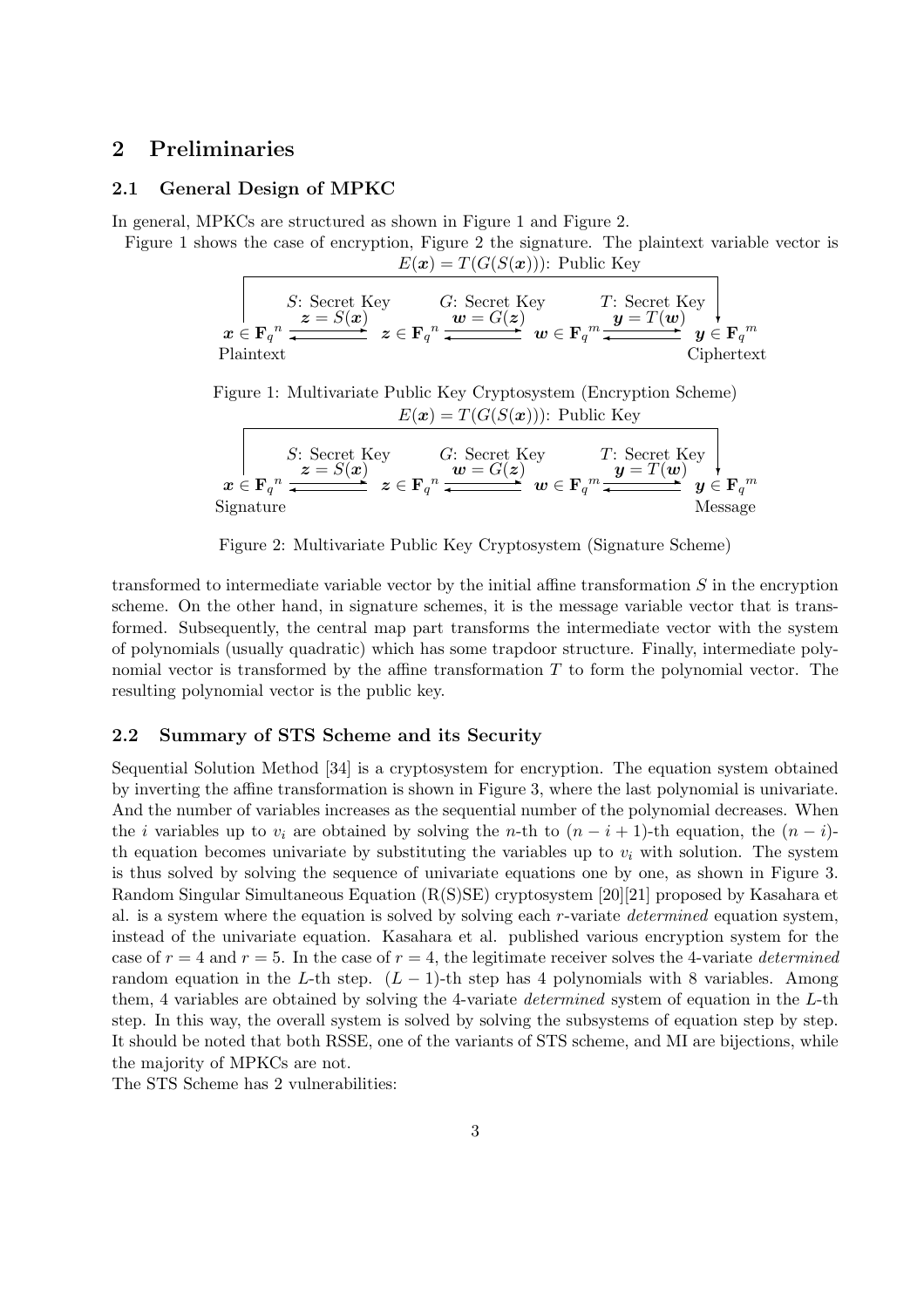$$
w_1 = g_1(v_1, v_2, \dots, v_{k-1}, v_k)
$$
  
\n
$$
w_2 = g_2(v_1, v_2, \dots, v_{k-1})
$$
  
\n
$$
\vdots
$$
  
\n
$$
w_{k-1} = g_{k-1}(v_1, v_2)
$$
  
\n
$$
w_k = g_k(v_1)
$$

Figure 3: Non-linear Transformations in the Sequential Solution Method

- (i) Vulnerability to the Gröbner Bases Attack  $[6, 15]$ It is possible to solve multivariate algebraic equation systems by computing the Gröbner bases of the ideal generated by the public key. This is the Gröbner bases attack, which successfully cryptanalyzed various MPKCs including HFE [15]. According to the ideal theory, the affine transformation, which seems to effectively disguise the structure of the central map, does not influence the complexity of computing Gröbner bases. The structure of the STS polynomials in the central map is vulnerable to Gröbner bases algorithm and easily computed. According to our experiments, the time complexity of computing Gröbner bases of the STS scheme is roughly the same as MI scheme.
- (ii) Vulnerability to the Rank Attack [17, 42]

Since public key and central map polynomials of MPKCs are quadratic, Since elements of the 1st layer have n variables, In the STS scheme where *r* is 4, the linear space spanned by the central map polynomials has 4 linearly independent polynomials with the rank less than 4. Likewise, it has 8 polynomials with the rank up to 8. If the public key is 100-variate *determined* polynomial system, the linear space spanned by the polynomials has 25 subspaces with the dimension 4. The central map polynomial vector is hidden by the affine transformation *T*. However, it is possible to compute a transformation equivalent for the inverse transformation *T*<sup>-1</sup>. If it is found, low-rank central equations, which are easy to solve, are computed from the public key [17, 42]. Therefore it should be possible to compute the bases of the linear space equivalent for the central map vectors. Although the effectiveness of the Rank Attack should be discussed more in detail, we have to consider the countermeasure against Rank Attack in designing MPKCs. It has been pointed out that STS scheme is also vulnerable to Rank Attack.

## **3 Enhanced STS Scheme**

#### **3.1 The Key Idea**

The vulnerability of the STS Scheme to Rank Attack is caused by the difference of rank among each step. On the other hand, all polynomials in the top steps of STS are random and with high rank. Therefore if two independent STS schemes are symmetrically combined together, this vulnerability would be corrected. One of the systems increases the number of variables by *r* from the initial *r* variables and the other decreases by *r* from the initial *m*. If a new central map is created by linearly combining the elements of each system in the same step, the rank of all elements in the central map becomes the same. Consequent cryptosystem should be secure both against Gröbner Bases and Rank Attack. The concept of the structure is illustrated in Figure 5. The purpose of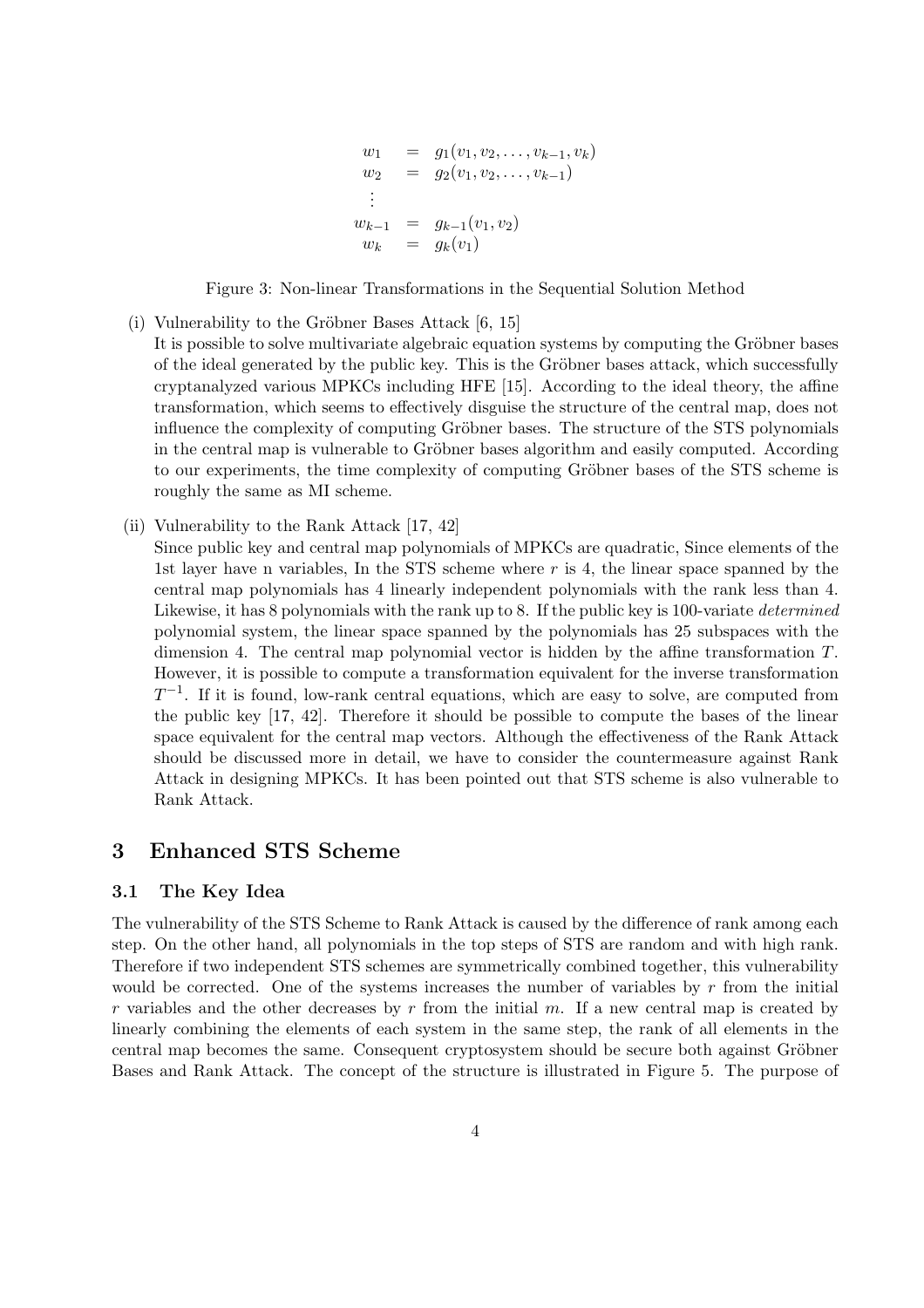

Conventional STS is vulnerable because of the difference of the rank

The vulnerability is resolved by combining two symmetric STS schemes. The consequent system does not have difference of ranks and therefore secure against both Gröbner and Rank attacks.

Figure 4: Basic Idea of Enhanced STS



Figure 5: Structure of Enhanced STS

Figure 5 is to describe the essentials of our idea and therefore we prioritized the understandability over the preciseness, i.e. the definition and description of  $u, v$  is not accurate. Precise definition of polynomials and variables are provided in the next subsection.

### **3.2 Enhanced STS Trapdoor**

Enhanced STS Signature Scheme is described as follows:

 $u := (u_1, \ldots, u_m)$  and  $v := (v_1, \ldots, v_{m-r})$  are sets of variables. The number of the steps *L* is equal to  $m/r$ , hence *m* must be divisible by *r*. Let the polynomial vectors  $p \in F_q[u, v]^m$  be a polynomial vector described in the formula (1). The length of the variable  $x$  (signature length) is  $n(=2m-r)$ . Polynomials in the step 1 of *p* include *r* variables  $u_1, \ldots, u_r \in \mathbf{u}$  and all variables of *v*, with the total number of variables  $m$ . The variables of  $u$  increase by  $r$  as the step proceeds, and so many variables of *v* decrease, thereby keeping the total number of variables included in each polynomial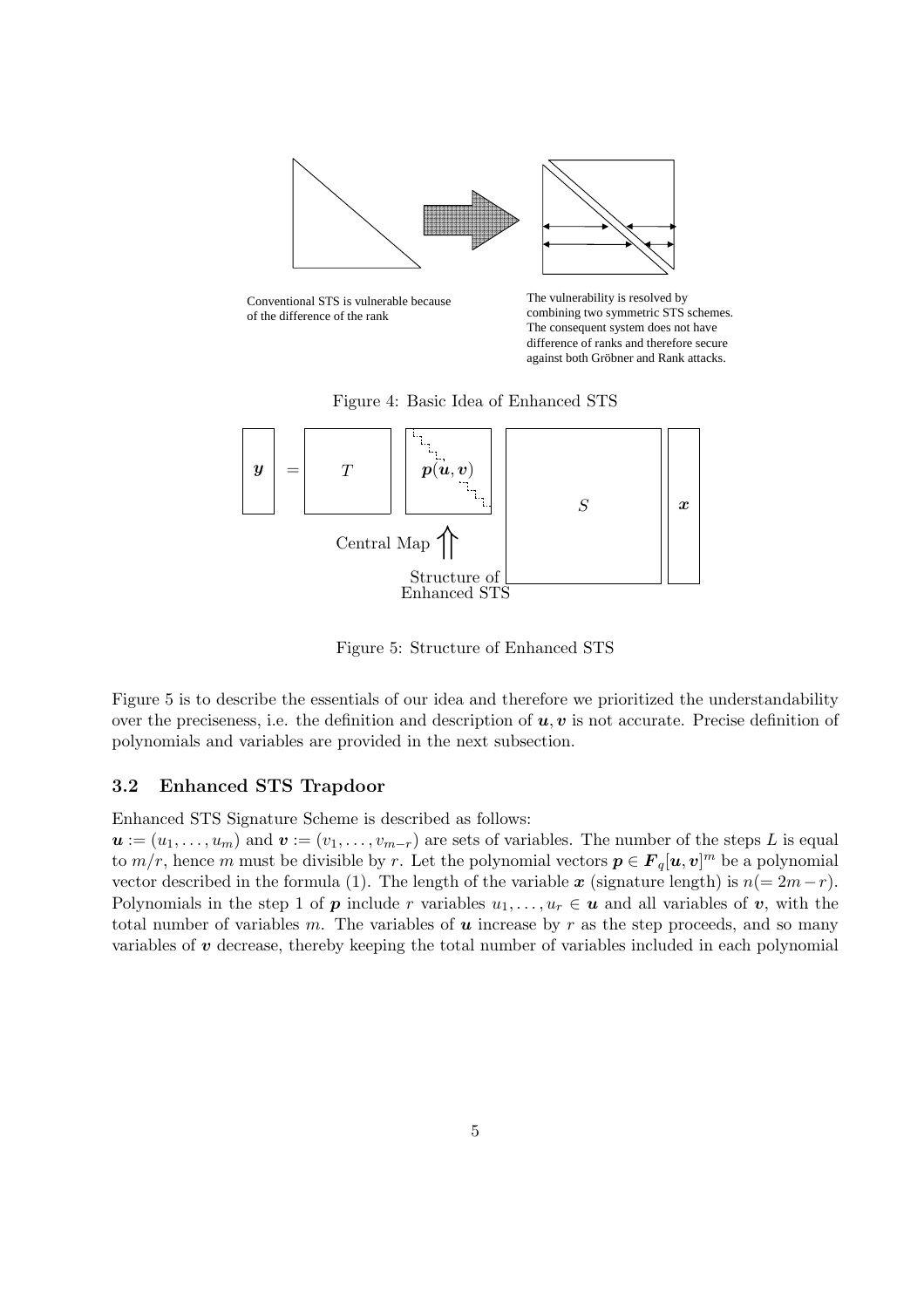at *m*. Hence the polynomials in the last step  $L := m/r$  have all variables of *u* and no variable of *v*.

Step 1  
\nStep 1  
\n
$$
\left\{\n\begin{array}{c}\n p_1(u_1, \ldots, u_r, v_1, \ldots, v_{m-r}) \\
\vdots \\
p_r(u_1, \ldots, u_r, v_1, \ldots, v_{m-r})\n\end{array}\n\right\}
$$
\nStep i  
\nStep i\n
$$
\left\{\n\begin{array}{c}\n p_{(i-1)r+1}(u_1, \ldots, u_{ir}, v_{(i-1)r+1}, \ldots, v_{m-r}) \\
\vdots \\
p_{(i-1)r+r}(u_1, \ldots, u_{ir}, v_{(i-1)r+1}, \ldots, v_{m-r})\n\end{array}\n\right\}
$$
\nStep L - 1  
\nStep L - 1  
\n
$$
\left\{\n\begin{array}{c}\n p_{(L-2)r+1}(u_1, \ldots, u_{m-r}, v_{m-2r+1}, \ldots, v_{m-r}) \\
\vdots \\
p_{(L-1)r+1}(u_1, \ldots, u_m)\n\end{array}\n\right\}
$$
\nStep L  
\nStep L\n
$$
\left\{\n\begin{array}{c}\n p_{(L-1)r+1}(u_1, \ldots, u_m) \\
p_{(L-1)r+r}(u_1, \ldots, u_m)\n\end{array}\n\right\}
$$

All polynomials of *p* have the rank *m*, but when constant value  $c := (c_1, \ldots, c_{m-r})$  are assigned to *v*, the consequent polynomial vector  $p' = p(u, c)$  has STS structure (formula (2)).

Step 1  
\nStep 1  
\n
$$
\begin{cases}\n p'_{1}(u_{1},...,u_{r}) \\
\vdots \\
p'_{r}(u_{1},...,u_{r}) \\
\vdots \\
p'_{(i-1)r+1}(u_{1},...,u_{ir}) \\
\vdots \\
p'_{(i-1)r+r}(u_{1},...,u_{ir})\n \end{cases}
$$
\nStep  $L - 1$   
\nStep  $L - 1$   
\n
$$
\begin{cases}\n p'_{(L-2)r+1}(u_{1},...,u_{m-r}) \\
\vdots \\
p'_{(L-2)r+r}(u_{1},...,u_{m-r}) \\
\vdots \\
p'_{(L-1)r+1}(u_{1},...,u_{m-r},...,u_{m})\n \end{cases}
$$
\nStep  $L$   
\n
$$
\begin{cases}\n p'_{(L-1)r+1}(u_{1},...,u_{m-r},...,u_{m}) \\
\vdots \\
p'_{(L-1)r+r}(u_{1},...,u_{m-r},...,u_{m})\n \end{cases}
$$

The central map of the Enhanced STS  $w$  is created by substituting  $u$  with  $z_1 := (z_1, \ldots, z_m)$  and  $v$ with  $z_2 := (z_{m+1}, \ldots, z_n)$  in the polynomial vector *p*. The linear polynomial vector  $z := z_1 || z_2 =$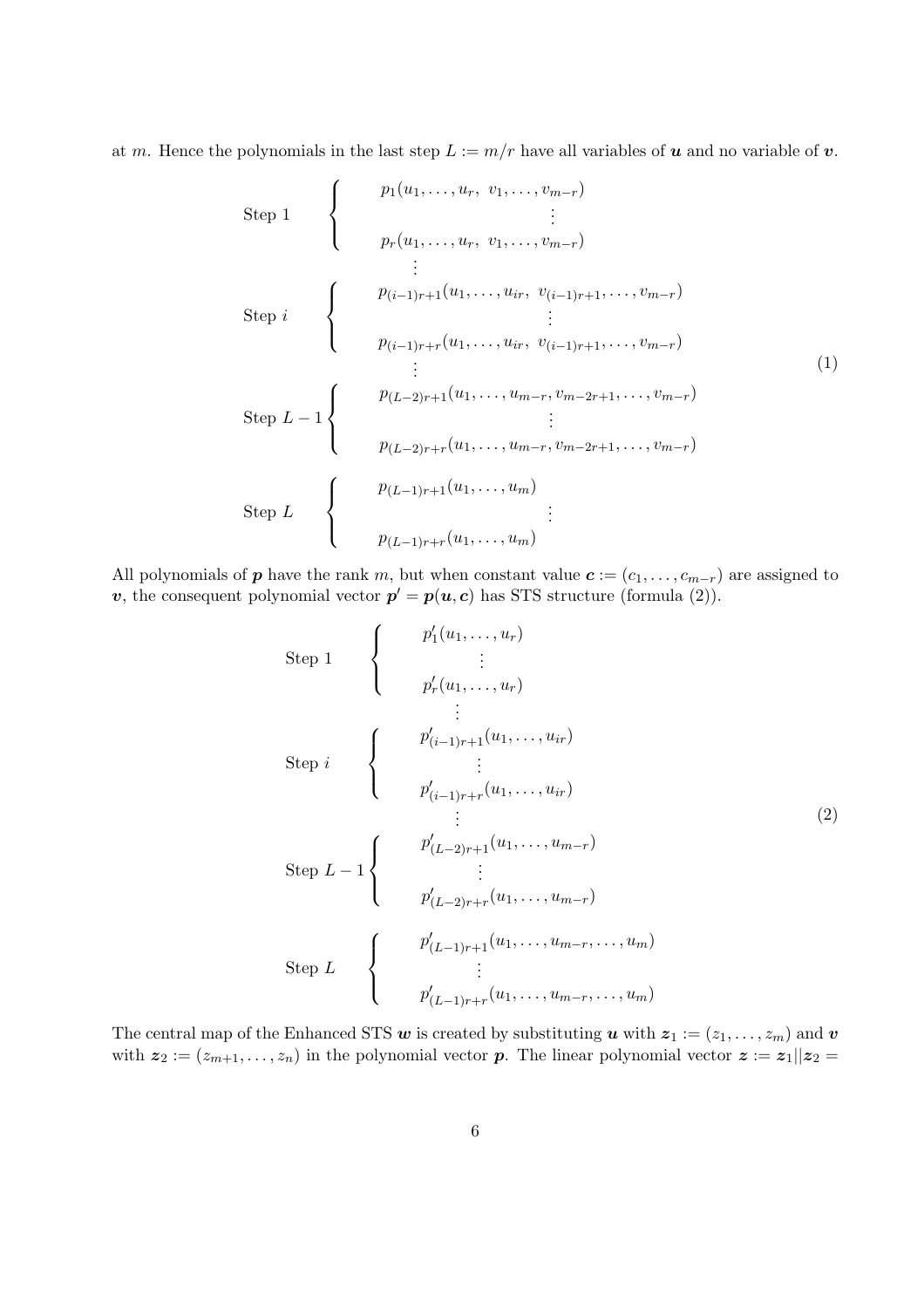$(z_1(\boldsymbol{x}), \ldots, z_n(\boldsymbol{x}))$  is the image of the affine transformation  $S(\boldsymbol{x})$ .

$$
w := p(z_1, z_2) = \begin{pmatrix} p_1(z_1, \ldots, z_r, z_{m+1}, \ldots, z_n) \\ \vdots \\ p_r(z_1, \ldots, z_r, z_{m+1}, \ldots, z_n) \\ \vdots \\ \vdots \\ p_{m-2r+1}(z_1, \ldots, z_{m-r}, z_{n-r+1}, \ldots, z_n) \\ \vdots \\ p_{m-r+1}(z_1, \ldots, z_m) \\ \vdots \\ p_m(z_1, \ldots, z_m) \end{pmatrix}
$$
(3)

Finally, the public key  $y$  is created by applying affine transformation  $T$  to the central map  $w$ 

$$
\mathbf{y} := T(\mathbf{w}) \tag{4}
$$

### **Public Key:**

*•* Polynomial Vector *y*

#### **Secret Key:**

- *•* Central Map *w*
- *•* Affine Transformations *S* and *T*

#### **3.3 Signature and Verification**

The message  $\mathbf{m} := (m_1, \ldots, m_m)$  is signed as follows:

#### **Signature**

- (i) Apply the inverse affine transformation  $T^{-1}$  to the message  $m$ .
- (ii) Substitute each element of *v* with random number.
- (iii) Since thus computed set of polynomials  $p_1(u_1, \ldots, u_r), \ldots, p_m(u_1, \ldots, u_m)$  has the structure of *m*-variate STS, *u* is computed by decrypting the STS cryptosystem.
- (iv) Value of x is computed by inverting the affine transformation *S* to the vector  $u||v$ . Thus obtained vector  $(s_1, \ldots, s_n)$  is the signature of  $m$ .

#### **Verification**

Signature verification is done by assigning the signature  $(s_1, \ldots, s_n)$  to x of the public key and checking whether the value is equal to *m*.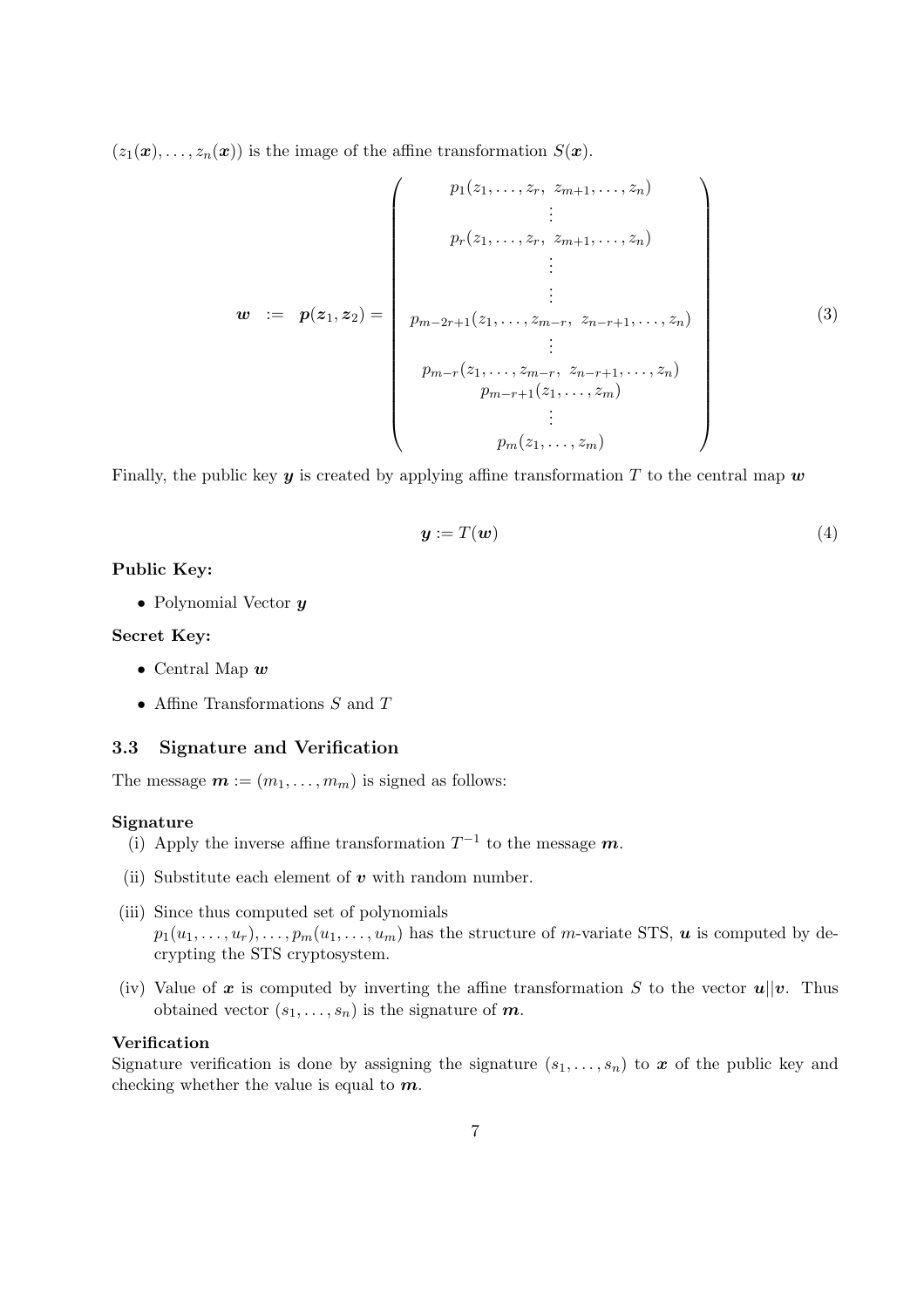# **4 Discussion of the Security**

Following attacks for MPKCs should be possible both to encryption and signature schemes:

- (i) Gröbner Bases Attack  $[6, 15]$
- (ii) Rank Attack [17, 42]
- (iii) Differential Attack [16, 13, 14]
- (iv) Other attacks exploiting other Vulnerability of the Trapdoor

Security against these attacks is discussed.

## **4.1 Security against Gröbner Bases Attack**

Besides the constraint on the rank of the two STS systems, quadratic polynomials in the central map are all random. Since coefficients are randomly determined, there is not a structural vulnerability for Gröbner Bases algorithm to exploit. Consequently, it is expected that the system is secure against Gröbner Bases Attack. The above assumption is validated by experiment by a computer.

## **4.1.1 Experiment**

The above Enhanced STS Signature System is implemented in the script language of Magma, the computational algebra system. The public keys generated by the above program were tested the time complexity of Gröbner Bases Attack and compared with the random system of *n*-variate system with *m* polynomials.

Since the signature polynomials are underdetermined, usually Gröbner Bases Attacks are done after excess variables are eliminated. In this experiment random values were assigned to the variables  $x_{m+1}, \ldots, x_n$ . Thus obtained *m*-variate *determined* polynomial sets are the generators of the ideals.

## **Computing Environment**

We perform the experiments using the computational algebra system Magma. Gröbner bases are computed by *F*4 algorithm implemented in Magma as the function GroebnerBasis(). The attack is repeated 10 times for each condition. All computer experiments are performed with the following environment:

- (i) Computer: Japan Computing System (JCS) VC98220WSA-4U/T workstation, with CPU AMD Opteron 8220 (2*.*80 GHz) quadcore and 128 Gbyte Memory
- (ii) Magma ver. 2.15-15 running on Red Hat Enterprise Linux Advanced Platform Standard. The computation time is counted by the function Cputime() of Magma.

## **Condition**

The parameter *r* is fixed at 4 and the message length *m* is varied from 18 to 25. The signature length *n* is set  $2m - r$ . The public key is generated under the above condition.

Result is shown in Table 2 and Figure 6.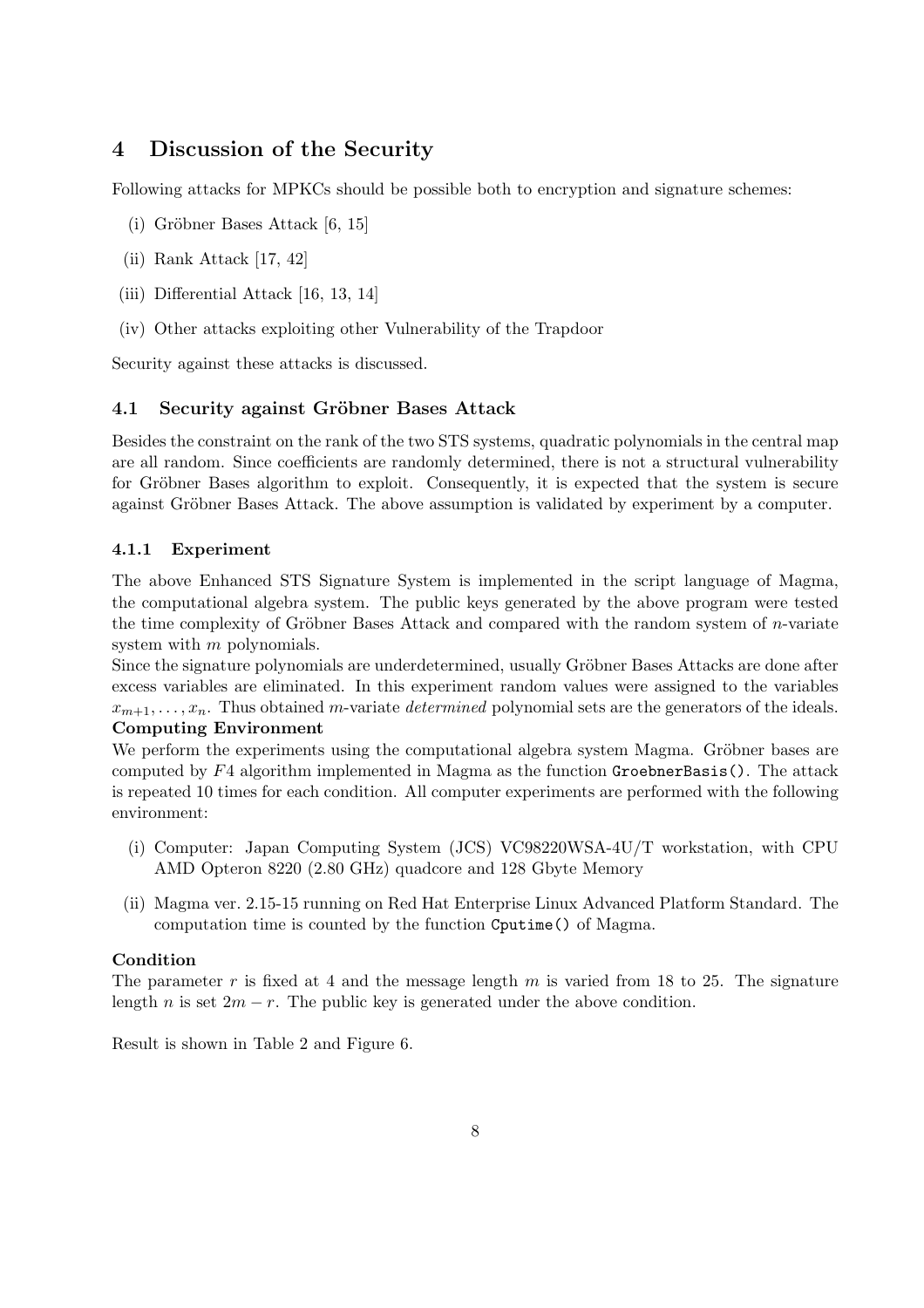Table 2: F4 computation time vs. the size of the signed messages

|         | F4 Computation Time |         |
|---------|---------------------|---------|
|         | in Second           |         |
| Message | Enhanced            | Random  |
| Length  | <b>STS</b>          | System  |
| 18      | 4.06                | 4.32    |
| 19      | 8.05                | 8.24    |
| 20      | 17.04               | 16.47   |
| 21      | 34.44               | 33.25   |
| 22      | 103.41              | 99.99   |
| 23      | 166.10              | 159.57  |
| 24      | 1038.48             | 1020.04 |
| 25      | 2159.80             | 2125.24 |



Figure 6: Relationship between the size of the message and binary logarithm of F4 computation time

Not only the time complexity of computation increases exponentially as the message length increases, the F4 computing time is almost equal to the random system. Hence the signature system is expected to be sufficiently secure against Gröbner bases attack.

## **4.2 Security against Rank Attack**

As discussed above, all polynomials in all steps of the central map have the same rank. Since there is not a difference of rank between each polynomial, the public key is entirely inoculate to Rank Attacks.

#### **4.3 Security against Differential Attack**

Differential Attack was designed to attack internally perturbed system such as PMI [8] and IPHFE [9], both of which are created by modifying existing trapdoors such as MI and HFE. Since our scheme does not depend on any trapdoors of MI or HFE, it is not applicable.

## **4.4 Attacks Exploiting Other Vulnerabilities of the Trapdoor**

We are going to further investigate its security and discuss whether there is not any such vulnerability.

## **5 Efficiency of the Basic Trapdoor Scheme**

Now the efficiency of the proposed system is discussed by comparing the size of the polynomial with existing schemes. The Oil and Vinegar system, which is classified as the only basic trapdoor for signature, requires the variables to be "Unbalanced." Hence the Vinegar variables must be longer than the Oil variables. Consequently the signature becomes far longer than the message. Although, as shown in the discussion of the security, the proposed system is sufficiently secure with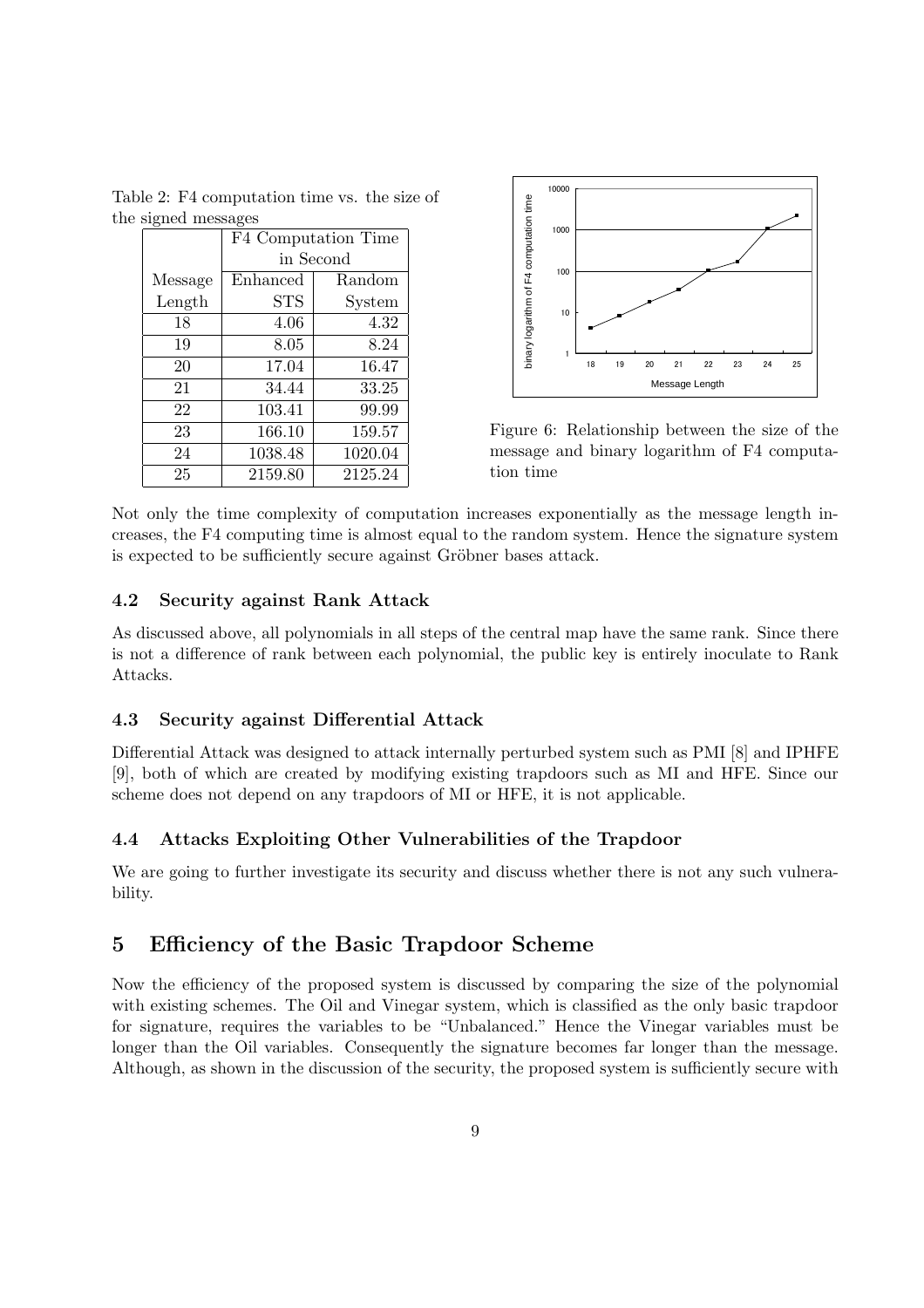the signature as short as a twice of the message. Therefore the implementation of the proposed scheme is expected to be more compact than the Unbalanced Oil and Vinegar. Besides, Oil and Vinegar scheme has the constraint that a product of two Oil variables does not exist. Nevertheless, the proposed scheme is not restricted in such a way.

Consequently, our scheme is closer to random polynomials than existing MPKCs and therefore it should be highly secure. Since the time complexity of attacks increases more steeply than existing systems, use of computing resources such as CPU and memory would be more efficient than the existing MPKC signature schemes.

## **6 Improvement in the Practical Implementation**

The new idea of applying the STS cryptosystem to signature scheme is proposed. The structure of the central map was described above. Here we propose further improvement to employ in implementation. One is to shorten the signature (number of variables) and thereby making the public key more compact. Another one is an idea to further improve the security.

#### **6.1 Further Improving the Efficiency of the Public Key**

The advantage of the Enhanced STS over existing trapdoors has been described above. Although, the signature is still at least twice (precisely,  $(2 - r/m)$  times) as long as the message. Now we propose to divide the overall polynomial system into several blocks. The central map *w* is divided into *k* blocks  $B_1, \ldots, B_k$ , each of which has  $b := m/k$  polynomials. So  $w := B_1||B_2, \ldots, ||B_k||$  $\mathbf{p} = [\mathbf{p}_1(\mathbf{u}_1, \mathbf{v}_1), \dots, \mathbf{p}_k(\mathbf{u}_k, \mathbf{v}_k)]^T$ . Each block  $B_i$  has the structure of Enhanced STS, where the polynomial system  $p_i(u_i, v_i)$  becomes STS when random values are assigned to  $v_i$ . The elements of each block are algebraic function of  $(u_i, v_i)$ , where  $u := u_1||u_2|| \dots ||u_k$ . The variable set  $u_1$ and  $v_1$  are given initially and  $v_i$  ( $2 \leq i \leq k$ ) is defined such that the  $(b - r)$  dimensional linear space spanned by  $v_i$  is contained in the one spanned by  $u_1 \cup v_1 \cup u_2 \ldots u_{i-1} \cup v_{i-1}$ . As illustrated in Figure 7, the value of  $v_i$  is given by solving all systems  $B_1, \ldots, B_{i-1}$ . In this case the set of variables  $u_1 \cup u_2 \ldots \cup u_k \cup v_1 \ldots \cup v_k$  has the dimension  $m + b - r$ , i.e. the signature length exceeds the message length by  $b - r$ . Therefore the ratio of signature to message length is  $1 + (b - r)/m$ .

### Generally the system takes the above structure. A message is signed as follows.

#### **6.1.1 Signing a Message**

- (i) Give random values to the variables  $v_1$ .
- (ii) Equation system  $B_1$ , which becomes STS, is solved to find the values of  $u_1$ .
- (iii) Since the value of  $v_1$  and  $u_1$  is found,  $v_2$  is known.
- (iv) Step 2 to 3 are repeated until the last block.

The security of the combined signature system is assured as long as the basic trapdoor of Enhanced STS is structurally secure.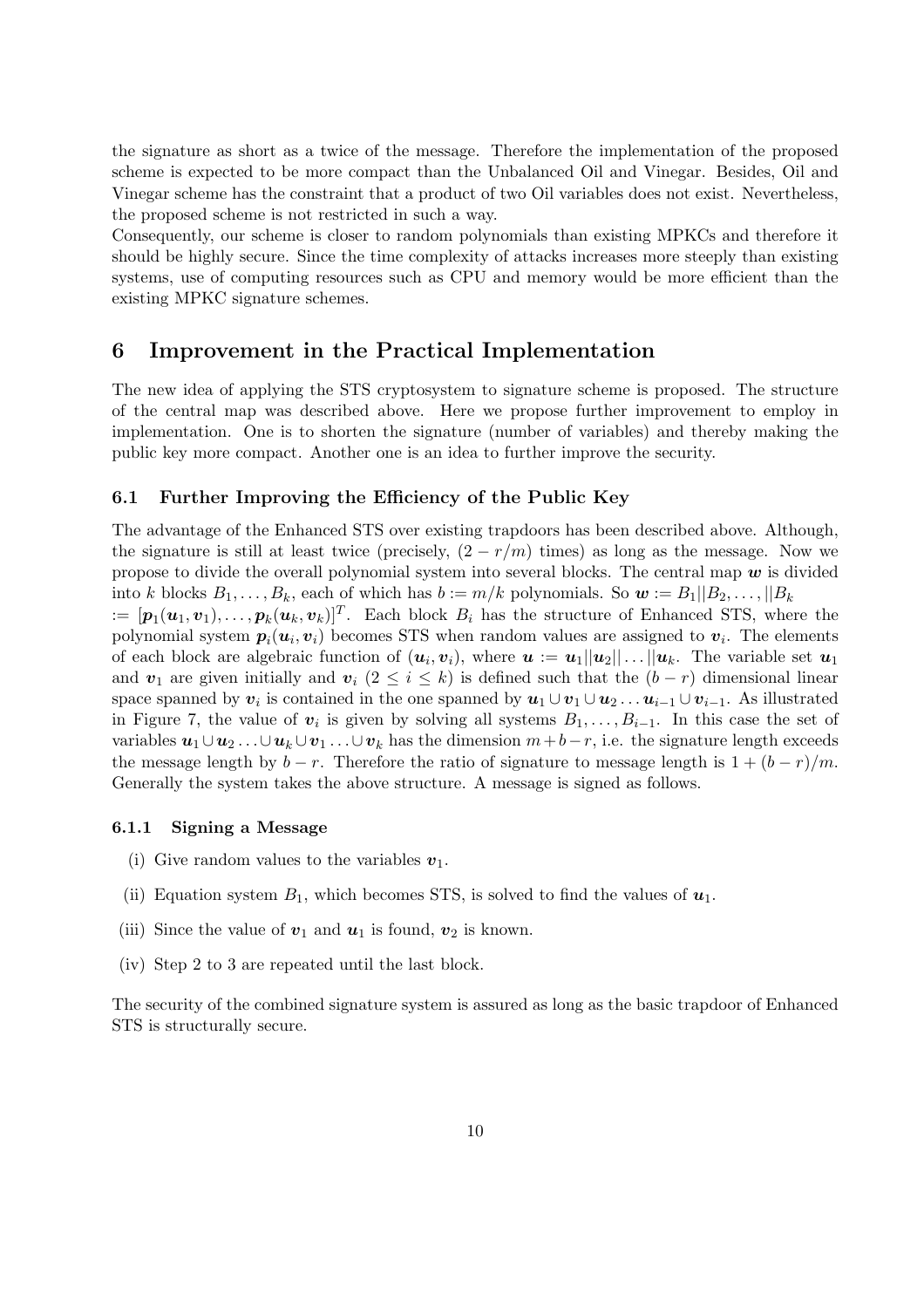

Figure 7: Implementation of Enhanced STS and operation of signing

#### **6.1.2 Example**

If a system has the message length  $m = 256$  and the STS step size  $r = 4$ , and divided into 4 blocks  $(k = 4)$ , each block has  $m/k = 64$  polynomials. Each variable set  $u_i$  has 64 elements and  $v_i$  has 56. In this case the signature length is 256 + 64*−*4 = 316, which is approximately 1.23 times as long as the message. Although characteristic of the finite field is 2 in the above discussion, we think that the base ring should be  $GF(2^8)$ . Other environmental factor should have to be considered in the actual implementation.

#### **6.2 Security Improvement by Check Polynomial System**

#### **6.2.1 Vulnerability of Underdetermined MPKC signature scheme**

Almost all MPKC signature schemes are underdetermined, in order to enable preimage of every message to exist. As well as it increases the public key size compared with the message length (number of equations), it might generate vulnerability for the attackers to exploit. If the signature public key has *m* polynomials with *n* variables defined on  $GF(q)$ , the equation system derived from the public key has *q <sup>n</sup>−<sup>m</sup>* solutions as a rule of thumb. In the case of our Complementary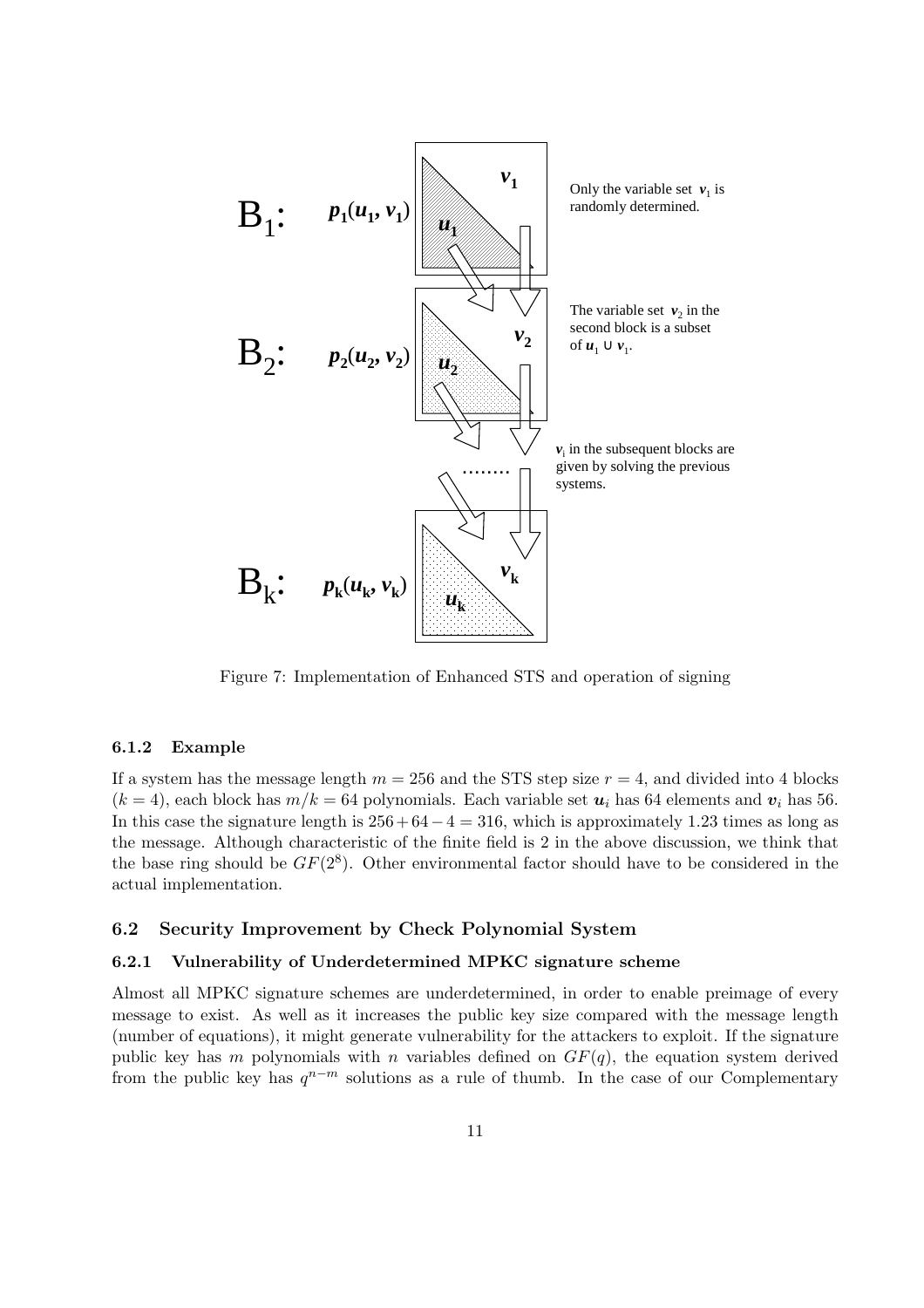STS signature, there can be more than  $q^{m-r}$  valid signatures. We propose here a further security improvement by appending extra polynomials.

It should be noted that most of the MPKC signature public keys have subsets of the variable set. Messages are signed by assigning value to the elements of one subset and solving the consequent equation. Therefore typically the structure of the subsets constitutes an important part of the secret key. In the case of Enhanced STS, variables are specified into subsets *u* and *v*. Most of the attacks to MPKC signatures are done by finding the elements of the subsets, like done to the Balanced Oil and Vinegar [29]. In case an attack should be developed to distinguish the variables of *u* from the ones of *v*, the signature scheme is in serious jeopardy.

#### **6.2.2 System of Check Equations**

In case even either one of the two linear spaces spanned by the set of vectors  $\boldsymbol{u}$  and the one spanned by  $v$  should be found by any remote chance, the signatures would be forged by solving the equation. Although, it is possible to further improve its security by limiting the acceptable value of the variables in *v*. Together with the public key  $p(x)$ , the system of check equations  $g(x)$  is published. It is specified as a rule that the valid signature must satisfy both the system of equation  $p(x) = m$  and  $q(x) = o$ . The difference of the signing and verifying procedure between the conventional MPKC signature and the one using the check polynomials is illustrated in Figure 8

#### **6.2.3 Generation of the System of Check Equation**

It is possible to create a polynomial set  $g(x)$ , all elements of which become 0 when *v* is equal to the pre-defined vector  $\alpha \in F_2^{m-r}$ . Let  $f(u, v) \in F_2[u, v]^{m-r}$  be a set of random polynomials of *x*. Then the polynomial set  $g(x) = f(u, v) - f(\alpha, v)$  satisfies the condition. The system of check equations is one-time use. The system is renewed every time a message is signed. Then messages are signed in the following way:

#### **Signing a Message**

- (i) Invert the Affine transformation  $T^{-1}$  to the message  $m$
- (ii) Assign the value  $\alpha$  to the variables  $u$
- (iii) The consequent STS polynomials are solved. The solution is  $\mathbf{s'}\in \mathbf{F}_{2}^{n}$
- (iv) The Affine transformation is inverted to the solution.  $s := S^{-1}s'$

#### **Verification**

- (i) It is checked whether  $p(s)$  is equal to  $m$
- (ii) It is checked whether  $g(s)$  is zero vector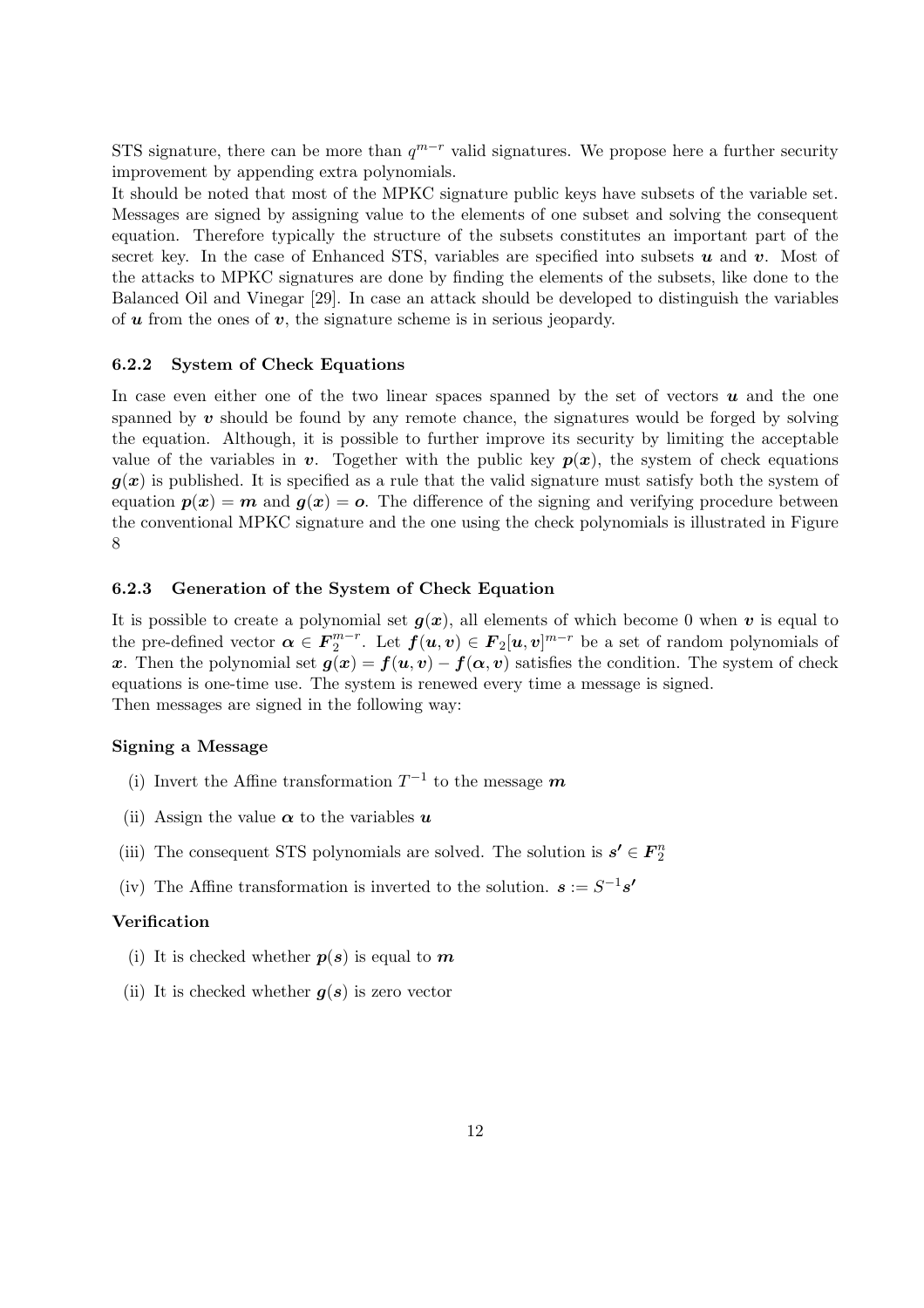

(1) Conventional MPKC signature scheme:

There are a number of valid signatures to a given message.



(2) MPKC signature with check equations: Most of the solution of the equation are excluded from the set of valid signatures. Only the solution which satisfy the *n* equations are accepted.

Figure 8: Comparison between conventional Signature and the Signature with Check Equation System

# **7 Conclusion**

We proposed a new basic trapdoor for signature scheme based on STS, with two different STS polynomial systems combined together —a system to be called "Enhanced STS." This signature scheme is secure against various existing attacks and more efficient than existing schemes such as UOV, in itself.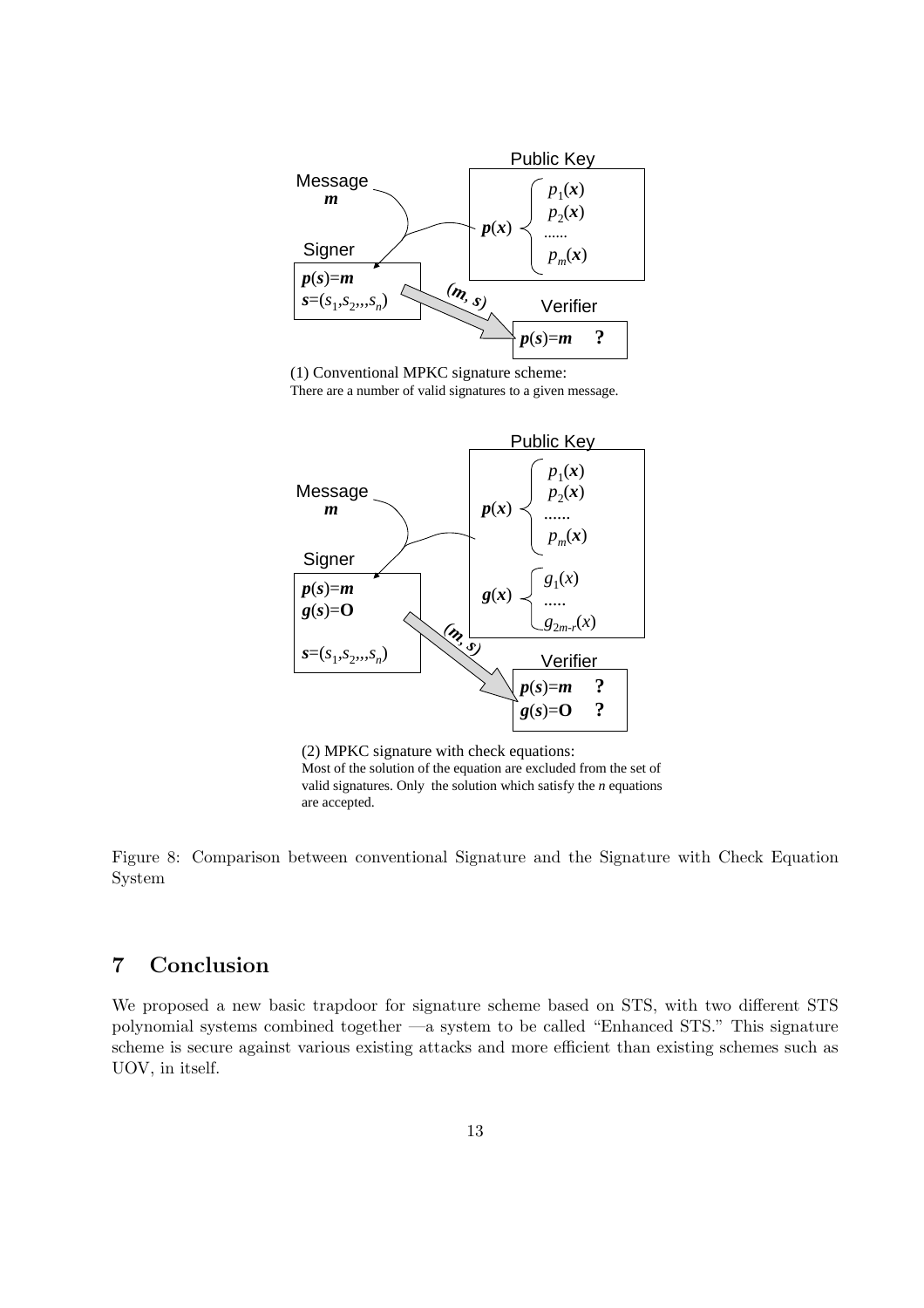Based on the above concept, we proposed a signature system where the signature is still shorter. Consequently this system has a compact public key.

We are going to study further to evaluate and improve the proposed system.

## **Acknowledgment**

This work is supported by the Strategic Information and Communications R & D Promotion Programme (SCOPE) from the Ministry of Internal Affairs and Communications of Japan.

## **References**

- [1] J. Baena, C. Clough, and J. Ding. Square-Vinegar signature scheme. *Proc. PQCrypto 2008*, Lecture Notes in Computer Science, Vol.5299, pp.17–30, Springer, 2008.
- [2] A. Braeken, C. Wolf, and B. Preneel. A study of the security of unbalanced oil and vinegar signature schemes. *Proc. CT-RSA 2005*, Lecture Notes in Computer Science, Vol.3376, pp.29– 43, Springer, 2005.
- [3] J. M. Chen and B. Y. Yang. A more secure and efficacious TTS signature scheme. *Proc. ICISC 2003*, Lecture Notes in Computer Science, Vol.2971, pp.320–338, Springer, 2003.
- [4] C. Clough, J. Baena, J. Ding, B. Y. Yang, and M. S. Chen. Square, a new multivariate encryption scheme. *Proc. CT-RSA 2009*, Lecture Notes in Computer Science, Vol.5473, pp.252– 264, Springer, 2009.
- [5] D. Coppersmith, J. Stern, and S. Vaudenay. Attacks on the birational permutation signature schemes. *Proc. CRYPTO '93*, Lecture Notes in Computer Science, Vol.773, pp.435–443, Springer, 1994.
- [6] N. Courtois, M. Daum, and P. Felke. On the security of HFE, HFEv- and Quartz. *Proc. PKC 2003*, Lecture Notes in Computer Science, Vol.2567, pp.337–350, Springer, 2003.
- [7] N. Courtois, L. Goubin, and J. Patarin. SFLASHv3, a fast asymmetric signature scheme. Cryptology ePrint Archive, Report 2003/211, October 2003. Available at URL: http://eprint.iacr.org/2003/211 .
- [8] J. Ding. A new variant of the Matsumoto-Imai cryptosystem through perturbation. *Proc. PKC 2004*, Lecture Notes in Computer Science, Vol.2947, pp.305–318, Springer, 2004.
- [9] J. Ding and D. Schmidt. Cryptanalysis of HFEv and internal perturbation of HFE. *Proc. PKC 2005*, Lecture Notes in Computer Science, Vol.3386, pp.288–301, Springer, 2005.
- [10] J. Ding and D. Schmidt. Rainbow, a new multivariable polynomial signature scheme. *Proc. ACNS 2005*, Lecture Notes in Computer Science, Vol.3531, pp.164–175, Springer, 2005.
- [11] J. Ding, C. Wolf, and B. Y. Yang. *ℓ*-Invertible Cycles for *M*ultivariate *Q*uadratic (*MQ*) public key cryptography. *Proc. PKC 2007*, Lecture Notes in Computer Science, Vol.4450, pp.266–281, Springer, 2007.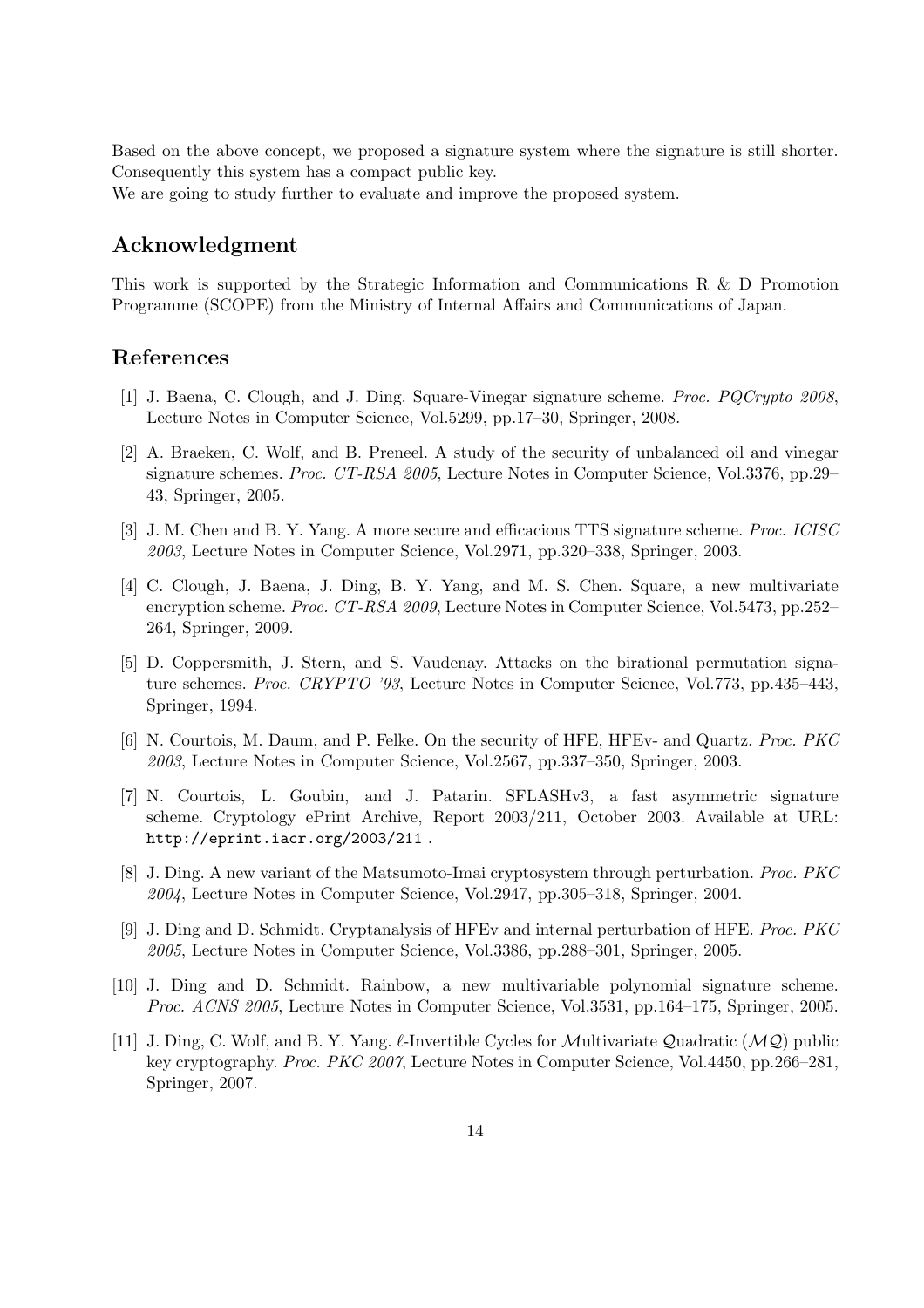- [12] J. Ding and J. Wagner. Cryptanalysis of rational multivariate public key cryptosystems. *Proc. PQCrypto 2008*, Lecture Notes in Computer Science, Vol.5299, pp.124–136, Springer, 2008.
- [13] V. Dubois, L. Granboulan, and J. Stern. Cryptanalysis of HFE with internal perturbation. *Proc. PKC 2007*, Lecture Notes in Computer Science, Vol.4450, pp.249–265, Springer, 2007.
- [14] V. Dubois, P. A. Fouque, A. Shamir, and J. Stern. Practical cryptanalysis of SFLASH. *Proc. CRYPTO 2007*, Lecture Notes in Computer Science, Vol.4622, pp.1–12, Springer, 2007.
- [15] J. C. Faugère and A. Joux. Algebraic cryptanalysis of hidden field equation (HFE) cryptosystems using Gröbner bases. *Proc. CRYPTO 2003*, Lecture Notes in Computer Science, Vol.2729, pp.44–60, Springer, 2003.
- [16] P. A. Fouque, L. Granboulan, and J. Stern. Differential cryptanalysis for multivariate schemes. *Proc. EUROCRYPT 2005*, Lecture Notes in Computer Science, Vol.3494, pp.341–353, Springer, 2005.
- [17] L. Goubin and N. Courtois. Cryptanalysis of the TTM cryptosystem. *Proc. ASIACRYPT 2000*, Lecture Notes in Computer Science, Vol.1976, pp.44–57, Springer, 2000.
- [18] S. Hasegawa and T. Kaneko. An attacking method for a public-key cryptosystem based on the difficulty of solving a system of non-linear equations. *Proc. 10th SITA*, JA5-3, November 1987. In Japanese.
- [19] Y. Hashimoto and K. Sakurai. On construction of signature schemes based on birational permutations over noncommutative rings. Proceedings of the First International Conference on Symbolic Computation and Cryptography (SCC 2008), pp.218–227, 2008.
- [20] M. Kasahara and R. Sakai. A construction of public key cryptosystem for realizing ciphertext of size 100 bit and digital signature scheme. *IEICE Transactions on Fundamentals*, E87-A, No.1 (2004), 102–109.
- [21] M. Kasahara and R. Sakai. A construction of public-key cryptosystem based on singular simultaneous equations. *IEICE Transactions on Fundamentals*, E88-A, No.1 (2005), 74–80.
- [22] A. Kipnis and A. Shamir. Cryptanalysis of the oil and vinegar signature scheme. *Proc. CRYPTO '98*, Lecture Notes in Computer Science, Vol.1462, pp.257–266, Springer, 1998.
- [23] A. Kipnis, J. Patarin, and L. Goubin. Unbalanced Oil and Vinegar signature schemes. *Proc. EUROCRYPT '99*, Lecture Notes in Computer Science, Vol.1592, pp.206–222, Springer, 1999.
- [24] T. Matsumoto, H. Imai, H. Harashima, and H. Miyakawa. A class of asymmetric cryptosystems using obscure representations of enciphering functions. *1983 National Convention Record on Information Systems, IECE Japan*, S8-5, 1983. In Japanese.
- [25] T. Matsumoto and H. Imai. Public quadratic polynomial-tuples for efficient signatureverification and message-encryption. *Proc. EUROCRYPT '88*, Lecture Notes in Computer Science, Vol.330, pp.419–453, Springer, 1988.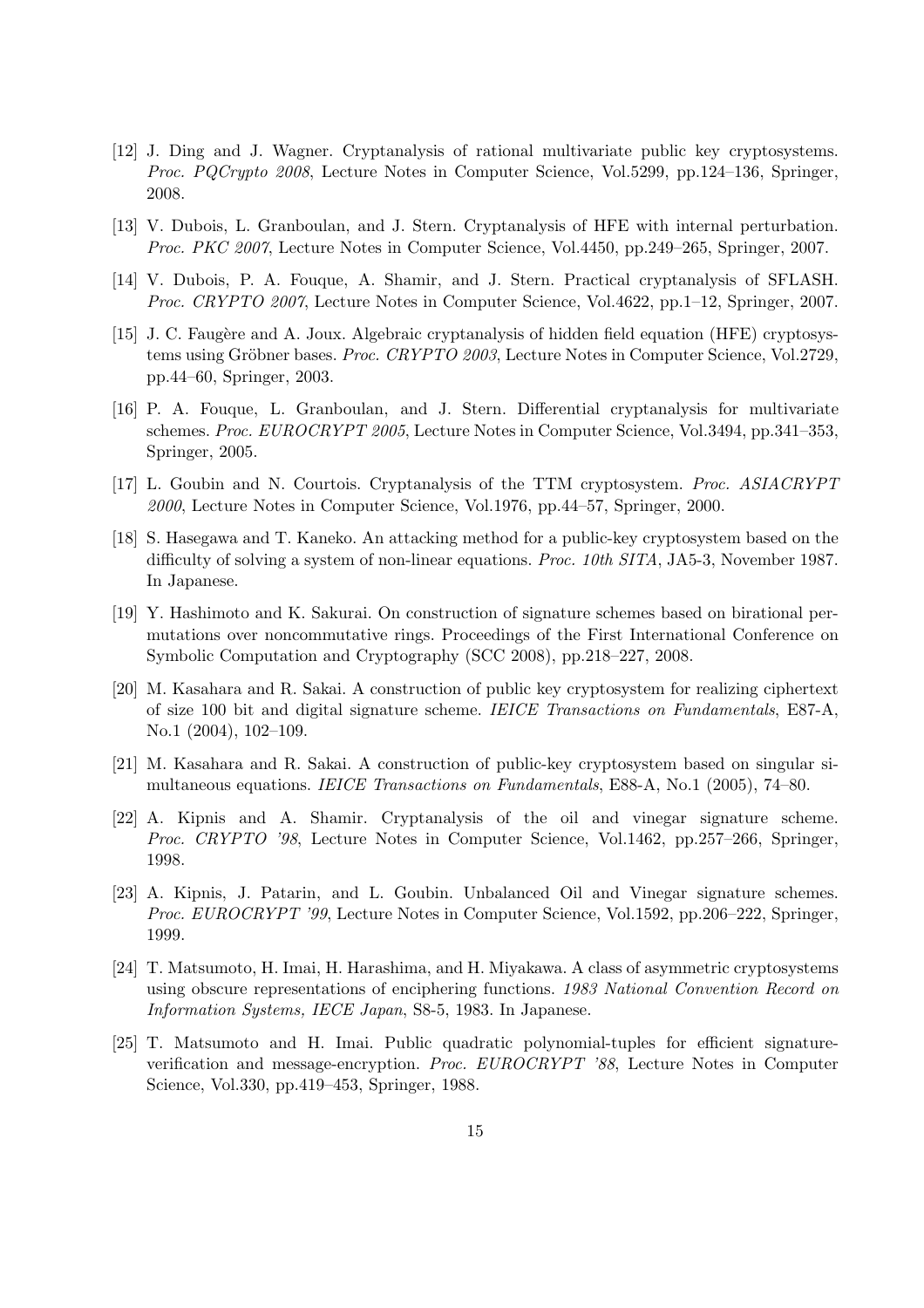- [26] T. T. Moh. A public key system with signature and master key functions. Communications in Algebra, 27(5), pp.2207–2222, 1999.
- [27] J. Patarin. Cryptanalysis of the Matsumoto and Imai public key scheme of Eurocrypt'88. *Proc. CRYPTO '95*, Lecture Notes in Computer Science, Vol.963, pp.248–261, Springer, 1995.
- [28] J. Patarin. Hidden fields equations (HFE) and isomorphisms of polynomials (IP): two new families of asymmetric algorithms. *Proc. EUROCRYPT '96*, Lecture Notes in Computer Science, Vol.1070, pp.33–48, Springer, 1996.
- [29] J. Patarin. The oil and vinegar signature scheme. Presented at the Dagstuhl Workshop on Cryptography, September 1997. transparencies.
- [30] J. Patarin, L. Goubin, and N. Courtois. *C ∗ <sup>−</sup>*<sup>+</sup> and *HM*: Variations around two schemes of T. Matsumoto and H. Imai. *Proc. ASIACRYPT '98*, Lecture Notes in Computer Science, Vol.1514, pp.35–49, Springer, 1998.
- [31] J. Patarin, N. Courtois, and L. Goubin. QUARTZ, 128-bit long digital signatures. *Proc. CT-RSA 2001*, Lecture Notes in Computer Science, Vol.2020, pp.282–297, Springer, 2001.
- [32] A. Shamir. Efficient signature schemes based on birational permutations. *Proc. CRYPTO '93*, Lecture Notes in Computer Science, Vol.773, pp.1–12, Springer, 1994.
- [33] S. Tsujii. Public key cryptosystem using nonlinear equations. *Proc. 8th SITA*, pp.156–157, December 1985. In Japanese.
- [34] S. Tsujii, K. Kurosawa, T. Itoh, A. Fujioka, and T. Matsumoto. A public-key cryptosystem based on the difficulty of solving a system of non-linear equations. *IEICE Transactions* (D), J69-D, No.12 (1986), 1963–1970. In Japanese.
- [35] S. Tsujii, A. Fujioka, and Y. Hirayama. Generalization of the public-key cryptosystem based on the difficulty of solving a system of non-linear equations. *IEICE Transactions* (A), J72-A, No.2 (1989), 390–397. In Japanese. An English translation of [35] is included in [36] as an appendix.
- [36] S. Tsujii, K. Tadaki, and R. Fujita. Piece in hand concept for enhancing the security of multivariate type public key cryptosystems: public key without containing all the information of secret key. Cryptology ePrint Archive, Report 2004/366, December 2004. Available at URL: http://eprint.iacr.org/2004/366 .
- [37] S. Tsujii, K. Tadaki, M. Gotaishi, R. Fujita, and M. Kasahara. Proposal of PPS multivariate public key cryptosystems. Cryptology ePrint Archive, Report 2009/264, June 2009. Available at URL: http://eprint.iacr.org/2009/264 .
- [38] S. Tsujii, K. Tadaki, M. Gotaishi, R. Fujita, and M. Kasahara. Proposal of integrated MPKC: PPS — STS enhanced by perturbed piece in hand method —. Technical Report of IEICE, ISEC2009-27, SITE2009-19, ICSS2009-41 (2009-07), July 2009. In Japanese.
- [39] L. C. Wang and F. H. Chang. Revision of tractable rational map cryptosystem. Cryptology ePrint Archive, Report 2004/046, 2006. Available at URL: http://eprint.iacr.org/2004/ 046 .